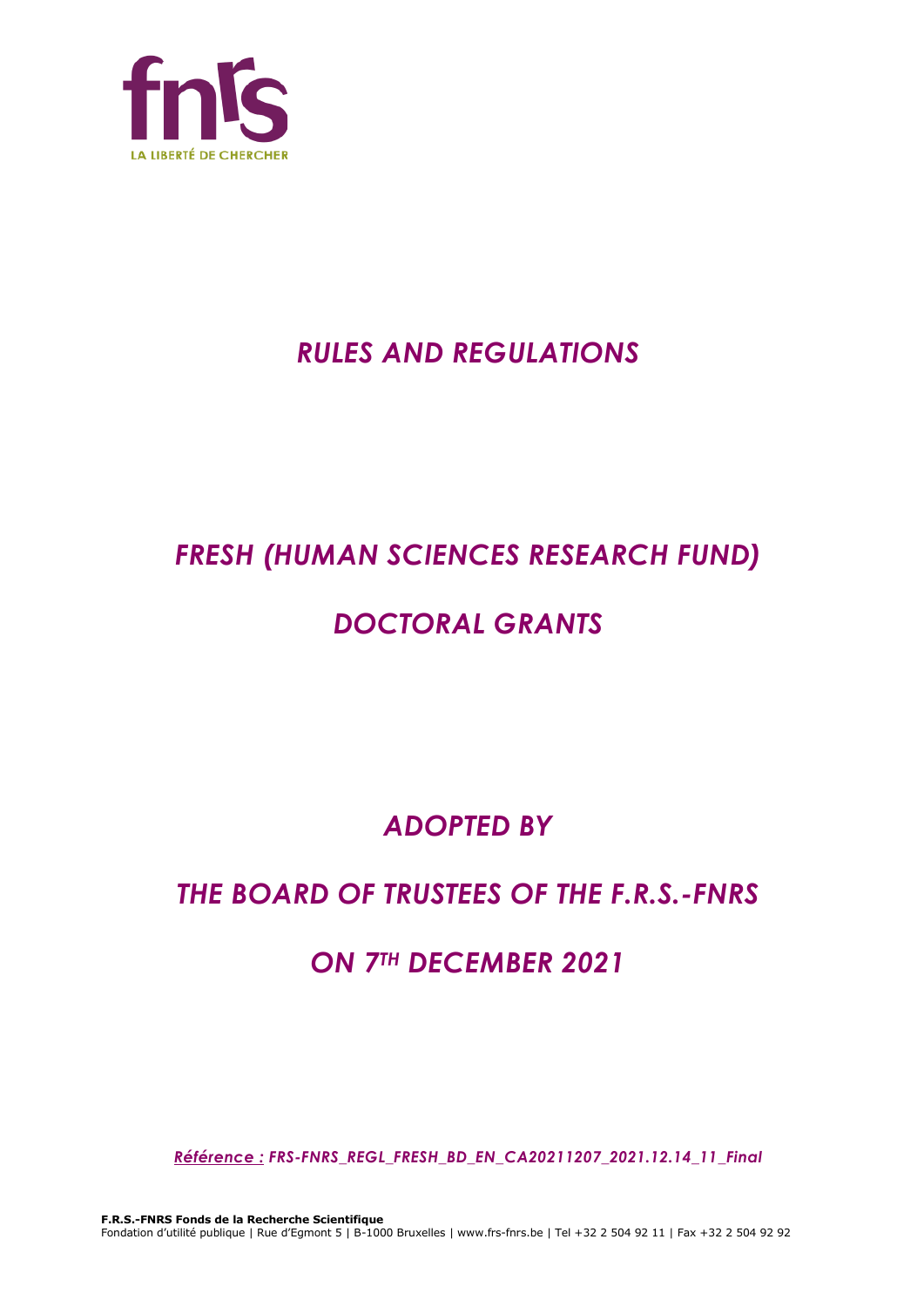## **TABLE OF CONTENTS**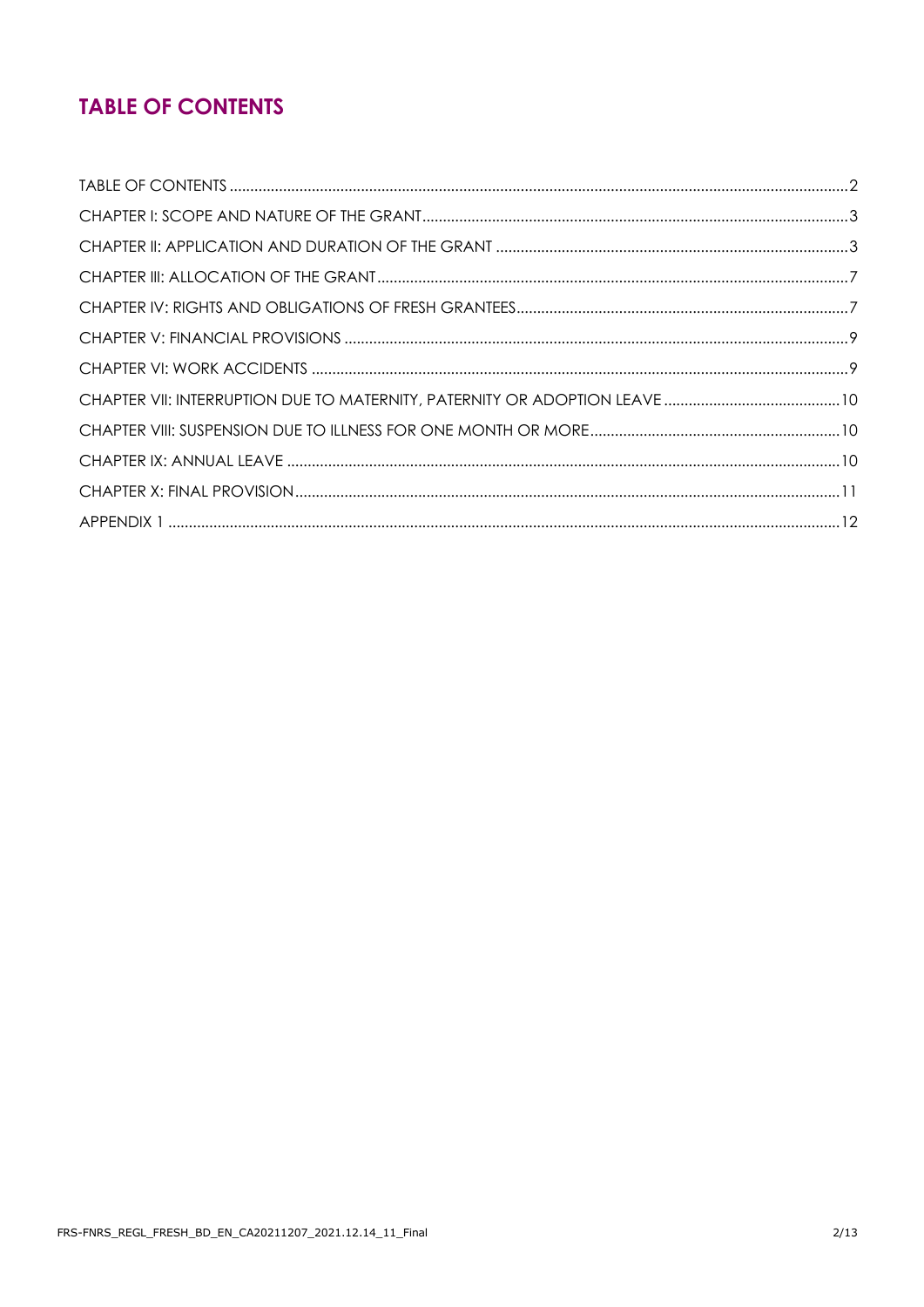## **CHAPTER I: SCOPE AND NATURE OF THE GRANT**

#### Article 1

The rules and regulations hereinafter are only applicable to holders of a FRESH grant from the Fund for Scientific Research - FNRS (F.R.S.-FNRS).

The FRESH Fund supports basic research projects whose outcomes are likely to improve the understanding or functioning of one sector in the society in the short-medium term at a local, regional, national or international level, from many perspectives such as culture, economy, politics, sociology and psychosociology.

The granting of FRESH grants is intended for the completion of the Ph.D. within 4 years.

#### Article 2

FRESH grants are strictly restricted to graduates with an academic education who aim to carry out fundamental research projects with significant societal impact, using tools provided by human and social sciences. For this purpose, they shall pursue their studies leading to a Ph.D. in a university of the Frenchspeaking Community of Belgium under the supervision of a promoter and a postdoctoral co-promoter (if any) from one of the institutions listed in [Appendix 1.](#page-11-0)

The promoter must meet the following conditions altogether:

- Be permanently appointed<sup>1</sup> to an academic or scientific position or on probation in that university.
- This appointment must have a final and conclusive assent from the competent body to legitimize this appointment in accordance with the Law or the university regulations by the time of the validation deadline set for the academic authorities (rectors) at the latest.
- This academic or scientific position must be effective by the time of the starting date of the grant, i.e., by 1<sup>st</sup> October of the year of the FRESH Call concerned at the latest.

If the promoter of a FRESH applicant who is appointed permanently accesses the legal age of retirement / becomes professor emeritus after the validation deadline set for the academic authorities (rectors) and before the end of the funding scheme in case of granting, the submission of the application shall be subject to prior approval by the Head of institution where the research will be carried out.

The promoter permanently appointed who will access the legal age of retirement / become professor emeritus by the validation deadline set for the academic authorities (rectors) is not eligible.

### **CHAPTER II: APPLICATION AND DURATION OF THE GRANT**

#### Article 3

FRESH Grants are accessible to holders of one of the following degrees in accordance with Article 4:

<sup>1</sup> *Research logisticians of rank A, as defined by the Royal Decree of 31st October 1953 fixing 'le statut des agrégés, des répétiteurs et des membres du personnel scientifique des universités de l'État', are not eligible as promoters of doctoral grants.*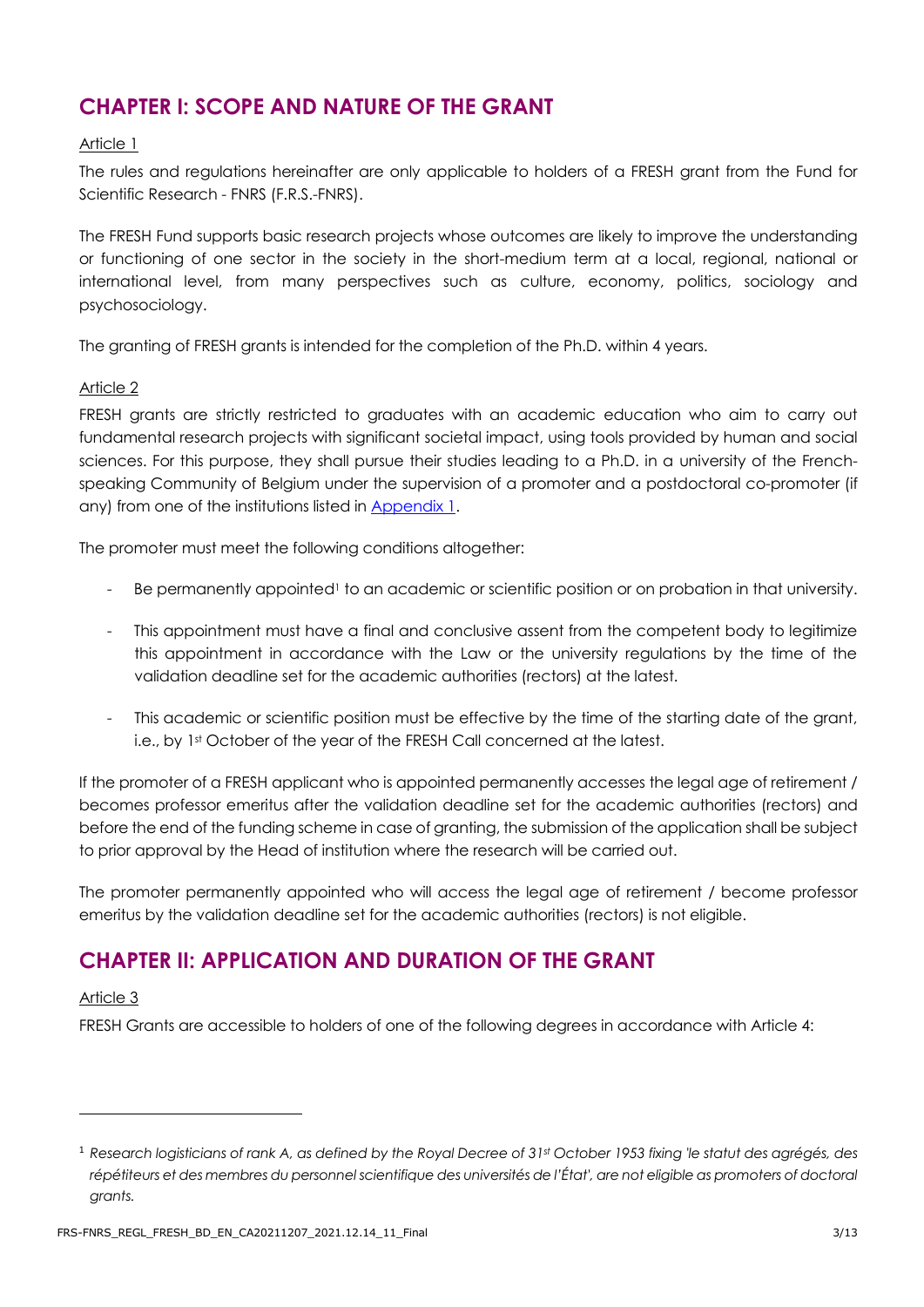-1° A master degree for a value of at least 120 credits awarded by a Higher Education Institution within the French-speaking Community of Belgium;

-2° A master degree for a value of at least 120 credits awarded by a Higher Education Institution within the Dutch-speaking Community, German-speaking Community or from the Royal Military Academy.

-3° Any degree as referred to in Article 115 of the Decree of 7 November 2013 of the French-speaking Community of Belgium that defines the landscape of Higher Education and the academic studies organisation.

Applicants who hold a degree as referred to in paragraph 1, 1° and 2° are required to provide a certificate of achievement or a copy of the diploma. The document must be enclosed in the application file by 30th September of the year the application is submitted at the latest.

Applicants who hold a degree as referred to in paragraph 1, 3° are required to provide a registration document or a certificate that enables the admission to doctoral programmes issued by the university of the French-speaking community of Belgium where the studies will be carried out along with a certificate of achievement or a copy of all degrees. Both documents must be enclosed in the application file by 30<sup>th</sup> September of the year the application is submitted at the latest.

#### Article 4

Additionally to the conditions defined in article 3, the master degree of at least 120 credits obtained by the applicant, by default, has to belong to one of the fields listed below:

- Philosophy,
- $\sum$  Theology,
- **D** Language and Literature, and Translation Studies
- History, Art History and Archaeology,
- Art of Building and Urban Planning,
- Information and communication,
- Political and social Sciences,
- **Juridical Sciences,**
- Criminology,
- **D** Economical and management Sciences,
- **P** Psychology and Educational Sciences (except biomedical discipline in the broad sense and the likes),
- Arts and Sciences,

Holders of a Master degree in Tourism Studies and Management are also eligible.

Holders of a Master degree in Public Health Sciences (Human or Social Sciences disciplines and the likes) are also eligible.

Holders of a Master degree in Geographic Sciences (Human or Social Sciences disciplines and the likes) are also eligible.

Holders of a Master degree in Environmental Sciences and Management (Human or Social Sciences disciplines and the likes) are also eligible.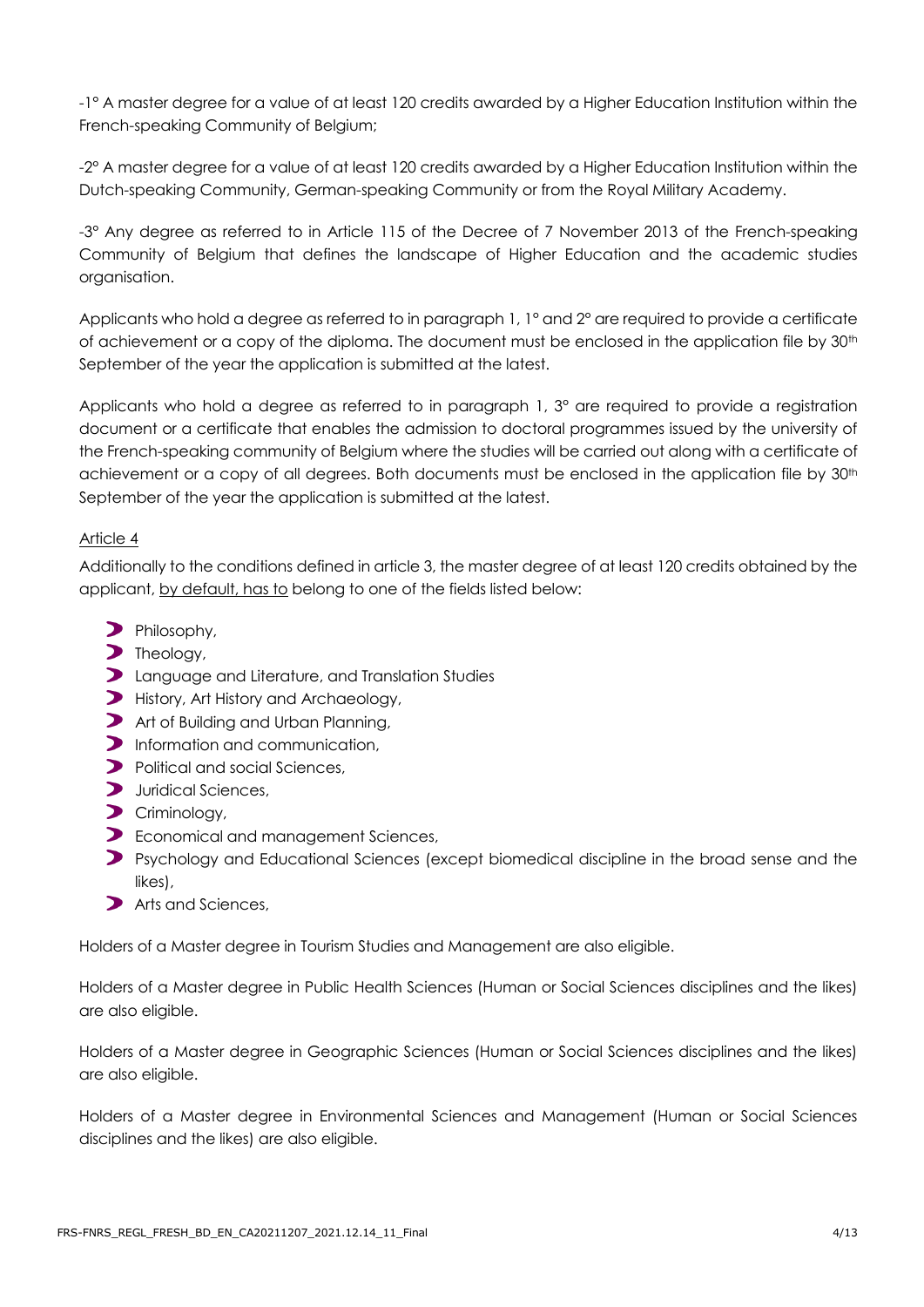However, an additional master degree 60 obtained by the applicant, in the fields listed above, can be enough, provided a permission regarding access to the doctorate issued from the field doctoral Commission must be enclosed in the application file by 30<sup>th</sup> September of the year the application is submitted at the latest.

#### Article 5

Applicants to a FRESH grant must have obtained an academic degree or diploma as referred to in Article 4 for maximum 7 years, and this period shall include the ongoing academic year.

The maximum period of time set in paragraph 1 is extended for one additional year per childbirth and/or adoption.

#### Article 6

Ph.D. researchers can be granted successively with a grant twice maximum. The maximum duration of the 1st Grant is 27 months. The maximum duration of the 2nd Grant is 21 months.

The duration of the 1st Grant may be reduced to 15 months if the applicant applies to a FRESH Grant after one year of Ph.D.

The 2nd Grant can be allocated for less than 21 months but for a minimum term of 15 months.

#### Article 7

No applicant may apply more than twice to a FRESH Grant.

No applicant who has previously applied to a 1st grant 2<sup>nd</sup> year may apply to a FRESH Grant, irrespective of whether the choice is made by:

- Applicants themselves when they apply (either they applied the previous year for a 1st grant 1st year or they worked full-time on their Ph.D. thesis);
- Or the jury which interviewed them, as per the [guide to juries.](https://www.frs-fnrs.be/docs/Reglement-et-documents/FRS-FNRS_Guide_Jurys_FRESH.pdf)

Researchers who have been granted with a FRESH Grant, regardless of its duration, can no longer apply for such grant.

No interruption may be possible between grants.

No applicant may apply for a  $2^{nd}$  Grant if they have not been granted with a 1st Grant.

FRESH Applicants who have not been granted with a 2<sup>nd</sup> Grant are not allowed to apply for anymore.

Grantees may have their grant revoked as soon as they do no longer meet the granting terms and conditions.

No applicant may apply for a FRESH Grant if they successively received two Research Fellow fellowships (ASP + ASP-REN) of the F.R.S.-FNRS.

#### Article 8

The call for FRESH applications is opened once a year and is published on the F.R.S.-FNRS website.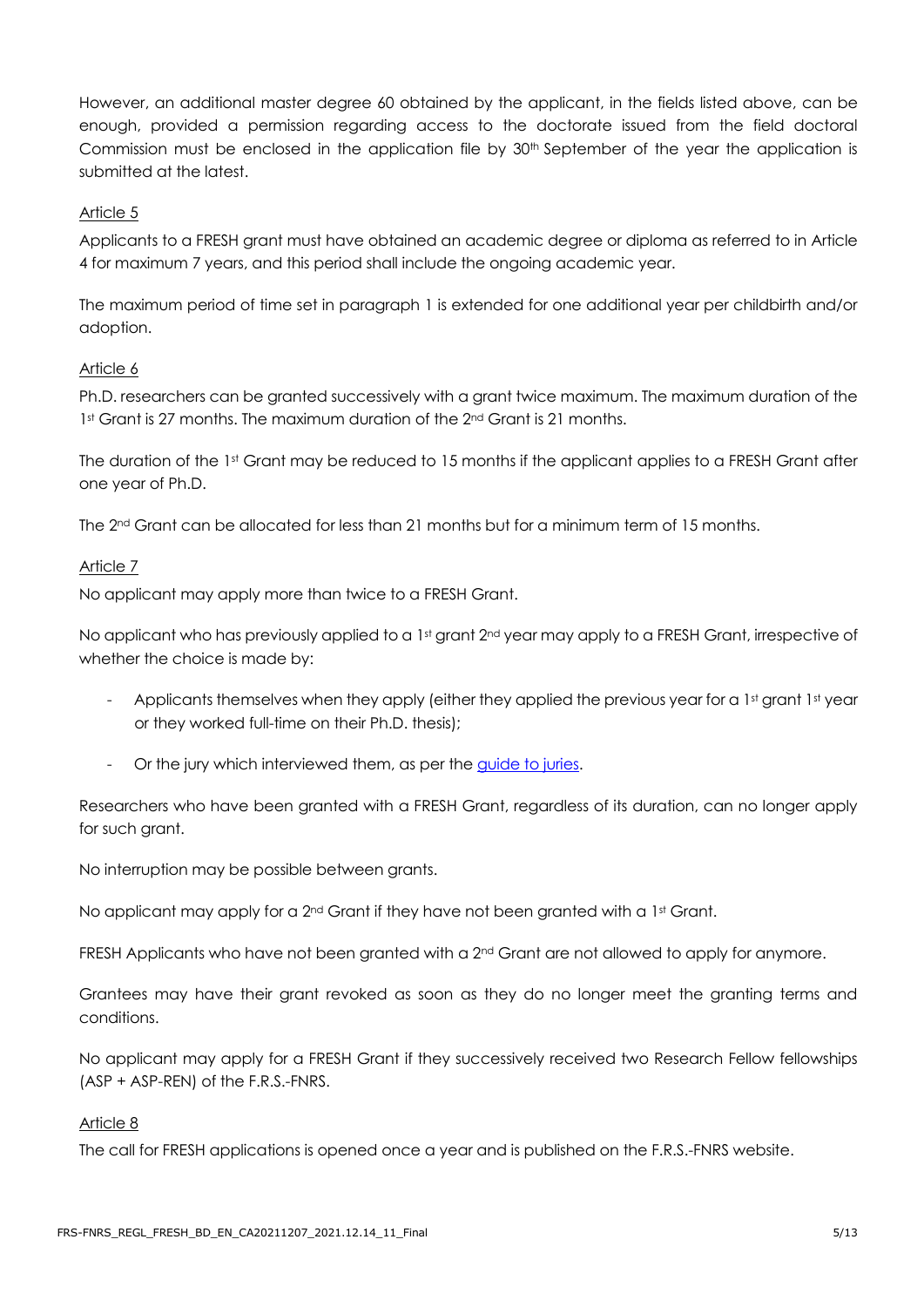**The application for a 1st Grant** can be submitted in French or in English. It must only be submitted on [e](https://e-space.frs-fnrs.be/)[space,](https://e-space.frs-fnrs.be/) the online platform dedicated to the calls for proposals.

Applicants to a 2<sup>nd</sup> Grant are given access to the electronic form by the FRESH on **e-space**.

**Both 1st and 2nd Grant applications** are submitted to a procedure including three successive electronic validations on the dates that will be indicated when the call is published:

- a) The validation by the applicant: it accounts as a confirmation that the application file is complete.
- b) The validation by the promoter selected pursuant to article 2: the F.R.S.-FNRS transfers the application file to promoters so that they give their approval for the submitted research project and confirm the accuracy of data provided by the applicant. The promoter may accept or refuse the application.
- c) The validation by the research administration (or Board of Education) of the university of the Frenchspeaking Community of Belgium, to which the application file is transferred once promoters have given their consent. The academic authority may accept or refuse the application. The validation deadline fixed for the rectors puts a final end to the call for proposals.

Applications that have not been validated within the time-frame of the call cannot be taken into account.

A mini-guide specifies the validation dates as well as the documents which must be included in the application.

#### Article 9

**Applicants to a FRESH 1st Grant** are required to take an oral examination. This oral examination takes place at the F.R.S.-FNRS and is based on the research project (feasibility, originality, host laboratory, work plan and activities report, if applicable), the applicant's profile with regard to their speciality (C.V.), their presentation and the answers given to questions regarding their research project, and their scientific knowledge in general.

Members of juries who evaluate the applicants are selected by the Board of Trustees of the F.R.S.-FNRS, upon the proposal of the Guidance Committee (COMA).

The FRESH requires the promoter and one additional professor/Research Associate (CQ)/Senior Research Associate (MR)/Research Director (DR) of the F.R.S.-FNRS to give their opinion concerning the profile of applicants to a FRESH 1st Grant and their application files.

**FRESH 2nd Grant renewal** applications are examined by the Supervisory Panel (Thesis Advisory Committee).

The Supervisory Panel (Thesis Advisory Committee) must complete a document which shall be attached to the electronic form for a Renewal application. This document must be duly completed and signed and sent to the research unit (or Board of Education) of the university of the French-speaking Community of Belgium in order to be signed by the academic authorities. The latter must send the document to the FRESH by **31st October** of the year the application is submitted.

When the university of the French-speaking Community of Belgium takes the ultimate decision for the applicant not to further continue doctoral studies and when the Rector notifies the FRESH in writing, the FRESH grant will expire at the end of the ongoing grant.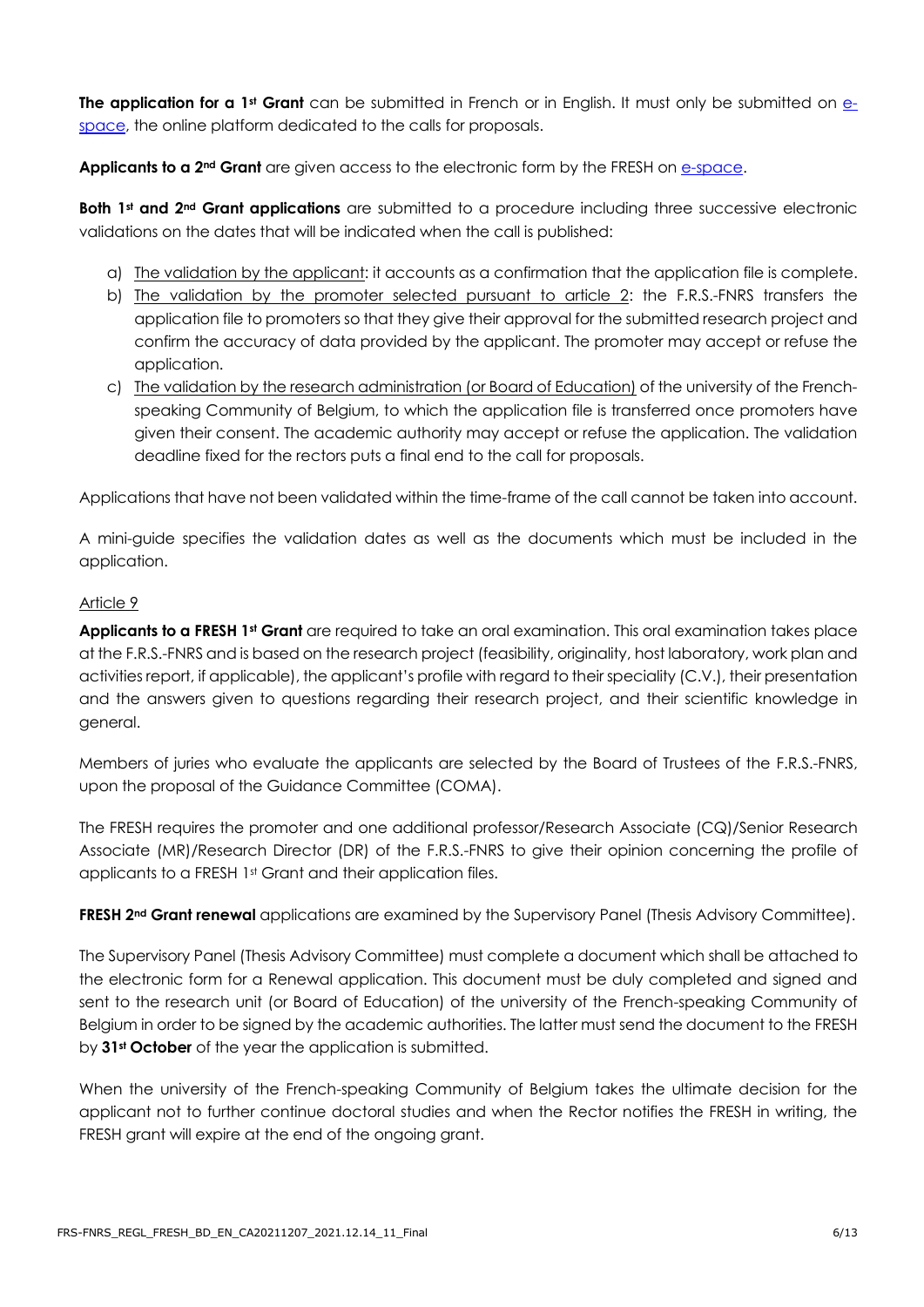## **CHAPTER III: ALLOCATION OF THE GRANT**

#### Article 10

1st Grants are allocated by the Management Committee of the FRESH in accordance with Article 9.

2<sup>nd</sup> Grants are allocated by the Management Committee of the FRESH upon the positive recommendation of the Supervisory Panel (Thesis Advisory Committee).

#### Article 11

FRESH 1st Grant scheme starts as from the 1st of October. The starting date can be postponed with the agreement of the Secretary-Rapporteur of the FRESH. The 2<sup>nd</sup> Grant scheme starts as from the 1st of January.

When the Secretary-Rapporteur of the FRESH accepts a starting date of a grant running beyond 1st October, s/he decides the grant duration modalities. This implies that previous months between 1st October and the starting date of the grant shall not extend the duration of the grant, under any circumstances.

### **CHAPTER IV: RIGHTS AND OBLIGATIONS OF FRESH GRANTEES**

#### Article 12

Any research project being funded must observe statutory provisions in force governing ethics.

#### Article 13

FRESH Grantees are subordinated to the Management Committee of the FRESH, which acts through its President and/or Secretary-Rapporteur. They pledge to respect the rules and regulations in force within the Fund.

They must respect the discipline enforced by the academic authority of the institution where they work and observe its rules and regulations. As grantees of the F.R.S.-FNRS, they are also required to adhere to the regulation on the property, protection and promotion of the results from the research carried out within the institution.

#### Article 14

FRESH Grantees shall not take on any teaching position.

They must obtain a doctoral training certificate or get exempted from it in accordance with the Decree of 7 November 2013 and the specific provisions enacted in the doctoral regulations in force within the hosting institution.

Administrative work or tasks relating to didactic supervision within the host institution may be assigned to FRESH Grantees up to four hours per week on annual average.

Since the FRESH grant aims at carrying out an original dissertation to obtain the title of Doctor, grantees shall not take any other exams than qualifying exams as part of their doctoral training and/or any additional training accredited by the relevant academic authority in their hosting institution.

#### Article 15

FRESH Grantees may not be a member of the scientific or academic staff in a university or an academic institution, and may not receive any remuneration or salary.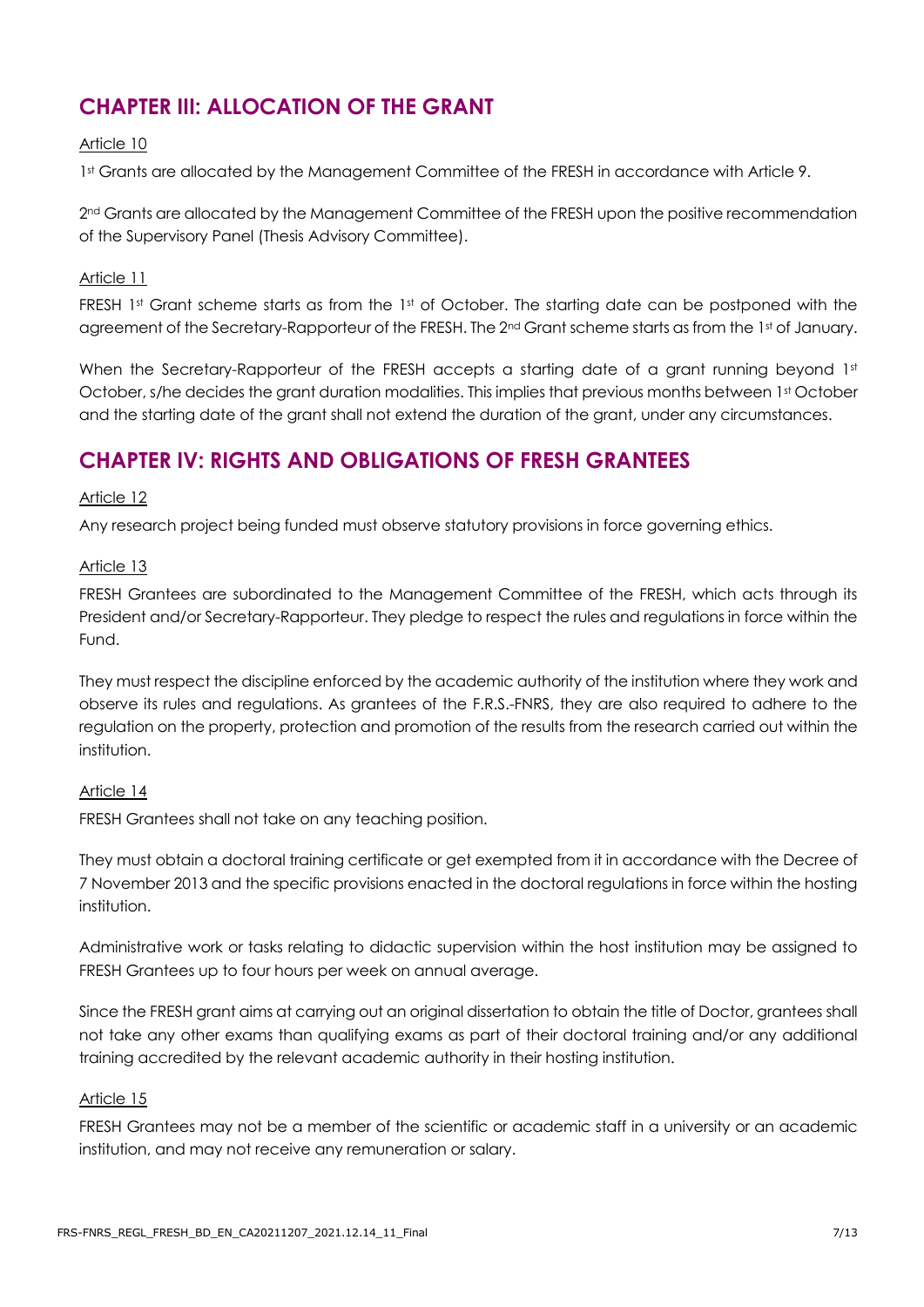However, the FRESH may, upon request, authorise them to receive full or part of the allowances that they may be entitled to have to study abroad.

FRESH Grantees may not carry out any professional activity and may not receive any remuneration or salary.

#### Article 16

FRESH Grantees receive an operating credit, which is under the responsibility of their promoter.

The operating credit can only be allocated if the holder genuinely carries out the fellowship.

#### Article 17

Grantees are required to provide reports on their research work at the end of each grant scheme and upon any request from the Secretary-Rapporteur of the FRESH.

FRESH Grantees are required to upload on their personal e[-space](https://e-space.frs-fnrs.be/) page **a report** based on their doctoral work along with their publications list **by 31st August** following the allocation of their 1st and 2nd grants, at the latest.

#### Article 18

FRESH Grantees shall mention in their publications, papers and reprinted/e-print alike that they have been granted with a FRESH grant.

#### Article 19

FRESH Grantees who wish to study or pursue their research abroad must give prior notice to the FRESH on their personal e[-space](https://e-space.frs-fnrs.be/) page at least 15 days before the actual date of departure.

For any stay, a prior agreement of the promoter must be sent to the FRESH and uploaded on e-space.

In case of a long-term stay (90 days or more), an agreement of the Head of the institution where the FRESH grantee carries out their research must also be submitted to the FRESH on e-space by the institution.

#### Article 20

Any change regarding the civil status, the family responsibility, the domicile or residence must be reported by the holder of a FRESH grant on their personal e[-space](https://e-space.frs-fnrs.be/) page, as soon as possible.

#### Article 21

FRESH Grantees shall inform the FRESH of any interruption or suspension of their scientific activities as soon as they can and for any reason whatsoever.

#### Article 22

In case of illness or personal accident, a medical certificate attesting the starting date and the duration or extension of a period of professional incapacity must be submitted to the FRESH within 48 hours following the beginning of the incapacity period. The promoter shall send a copy of the medical certificate to the relevant department of the institution where the grantee carries out her/his research.

#### Article 23

In case of work accident, the administrative staff of the FRESH must be informed within 24 hours, by phone if necessary. The declaration of accident as well as the medical certificate establishing the accident must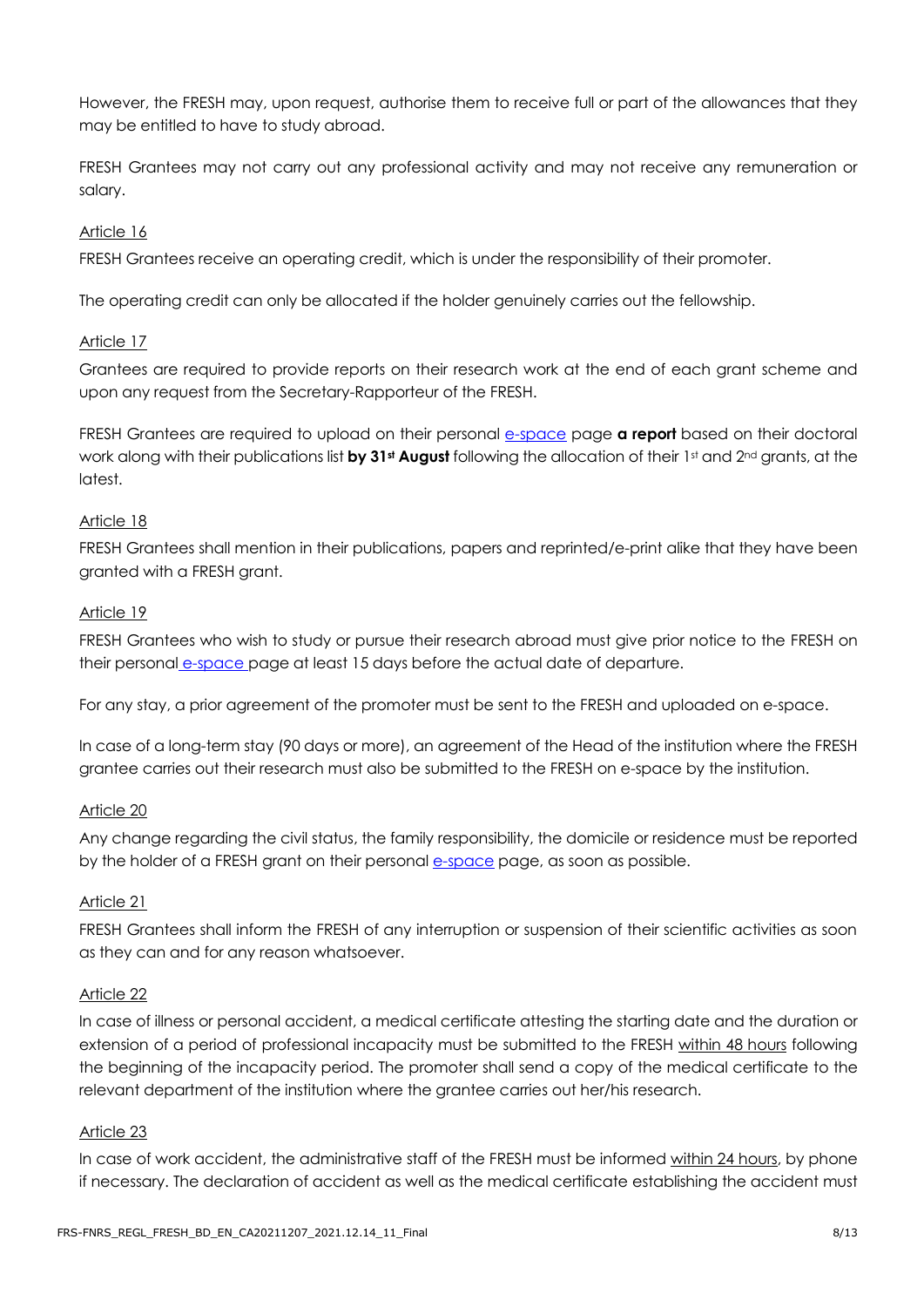be sent to the Fund. The health department of the institution where the grantee carries out her/his research must be informed as well.

## **CHAPTER V: FINANCIAL PROVISIONS**

#### Article 24

Grant amounts are determined once a year within the limit of the budget of the French-speaking Community of Belgium.

The amount of the grant is mentioned on the F.R.S.-FNRS website.

FRESH Grantees shall give written notice to the FRESH of the date of their Ph.D. thesis dissertation and send a copy of their certificate of achievement to the secretariat of the FRESH.

One month after being graduated with a Ph.D., the grant amount of the FRESH grantee is increased in the same proportion that the scale for assistant professors who obtained their Ph.D.

#### Article 25

The FRESH grant is exempt from tax on income. The grant beneficiary is nonetheless subject to the employee social security scheme.

The FRESH grant is a fixed amount which includes holidays. FRESH grantees therefore do not depend on the private sector holiday legislation thus receive no holiday bonus.

#### Article 26

The grantee shall be remunerated on a monthly basis, in arrears.

For 1st Grant beneficiaries granted in December of the Year X with effect on 1st October of the Year X (see article 11), allocation of the grants due in October, November and December of the Year X will be made at the beginning of the Year X+1 in one instalment.

The grant is transferred to a bank account of their choice, opened at a Belgian financial institution.

Any change of bank account number must be reported online by the FRESH Grantee on their personal e[space](https://e-space.frs-fnrs.be/) page.

### **CHAPTER VI: WORK ACCIDENTS**

#### Article 27

FRESH Grantees are covered by an insurance contract as required by the law. This contract covers ordinary work risks during seminars or in laboratory as well as risks of accidents occurring on their way to work.

It also covers the risks incurred during temporary missions in Belgium and abroad. FRESH Grantees may travel by any common transportation (sea, air or road transport) authorised for people transportation, inasmuch as they are not members of the crew.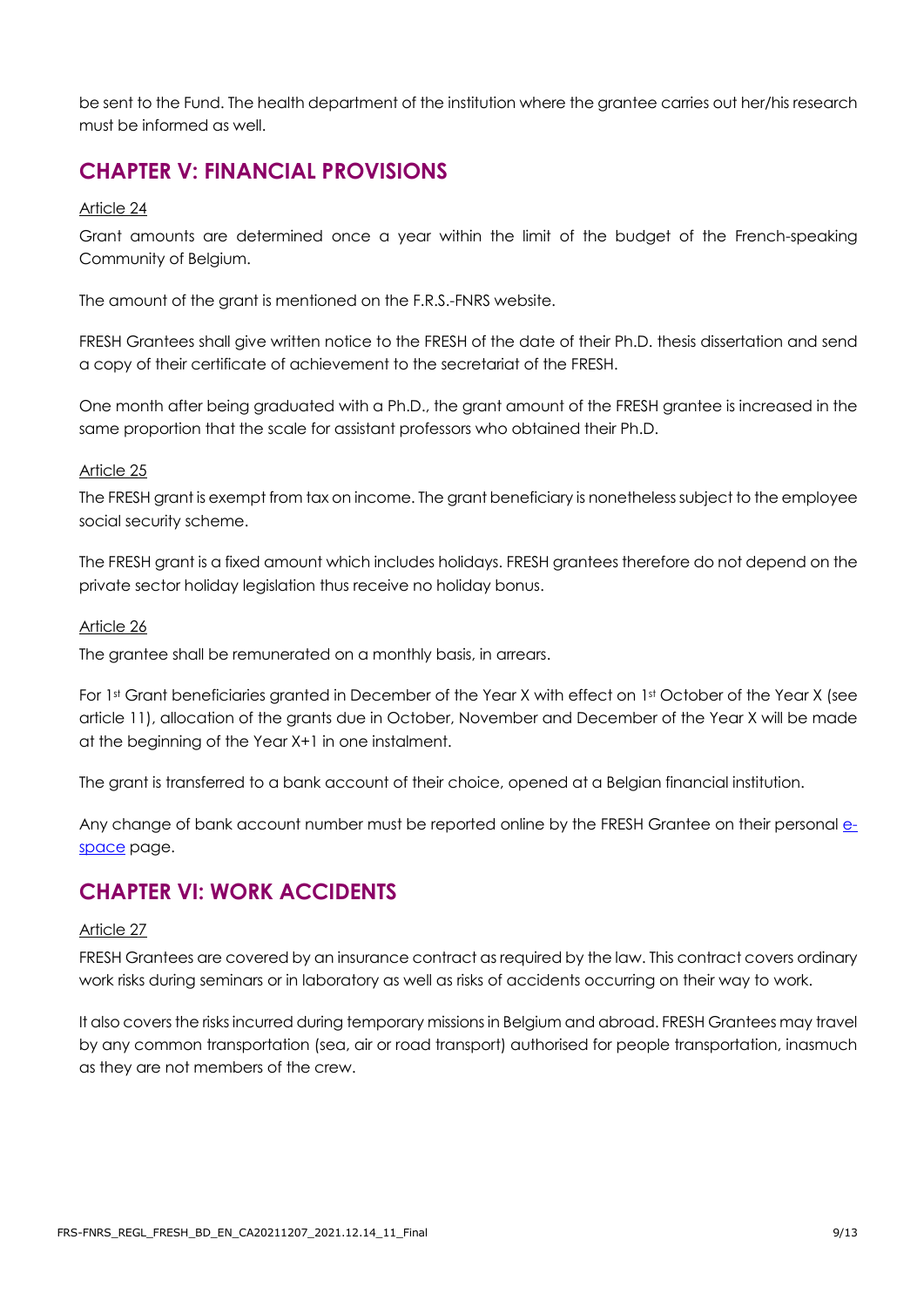## **CHAPTER VII: INTERRUPTION DUE TO MATERNITY, PATERNITY OR ADOPTION LEAVE**

#### Article 28

The FRESH grant interrupted due to a maternity, paternity or adoption leave can be extended for a duration equivalent to the duration of the interruption.

The extension request must be reported at least one month before the grant expires. This extension agreement does not adversely affect the fixed-term nature of the grant.

#### Article 29

During the maternity, paternity or adoption leave, the FRESH Grantee receives a replacement income paid by the mutual insurance company as from the time set by the law regarding sickness and invalidity insurance. In that case, the payment of the remuneration is immediately suspended.

To that end, FRESH Grantees shall give prior notice to their promoter and the FRESH of the starting date of their leave.

The Fund gives the FRESH Grantee in the situation mentioned above an extra payment to the indemnity provided by the mutual insurance company in order to compensate for the loss of income.

To that end, FRESH Grantees must provide the Fund with a certificate issued by the health care insurer (the mutual insurance company), mentioning both gross and net amounts of the maternity, paternity or adoption indemnity that they have received.

### **CHAPTER VIII: SUSPENSION DUE TO ILLNESS FOR ONE MONTH OR MORE**

#### Article 30

The FRESH grant interrupted for a period of one month or more due to illness shall be extended over a period equal to the period of interruption.

Extension will be granted upon receipt of a medical certificate justifying the work incapacity for a period of one month or more.

The extension of the FRESH grant will be effective when the researcher returns to work, by signing a formal contract amendment stating the new ending date of the fellowship. The researcher will be required to send it to the FRESH for approval.

#### Article 31

Beyond the 1st month of the guaranteed remuneration, the FRESH will not pay allowance in addition to illness benefit from the social insurance.

### **CHAPTER IX: ANNUAL LEAVE**

#### Article 32

The duration of the annual leave is equivalent to the calendar fixed in the hosting institution's rules of procedure. Periods of time are set by mutual agreement with the promoter. FRESH Grantees shall inform the FRESH Secretariat of their holiday dates.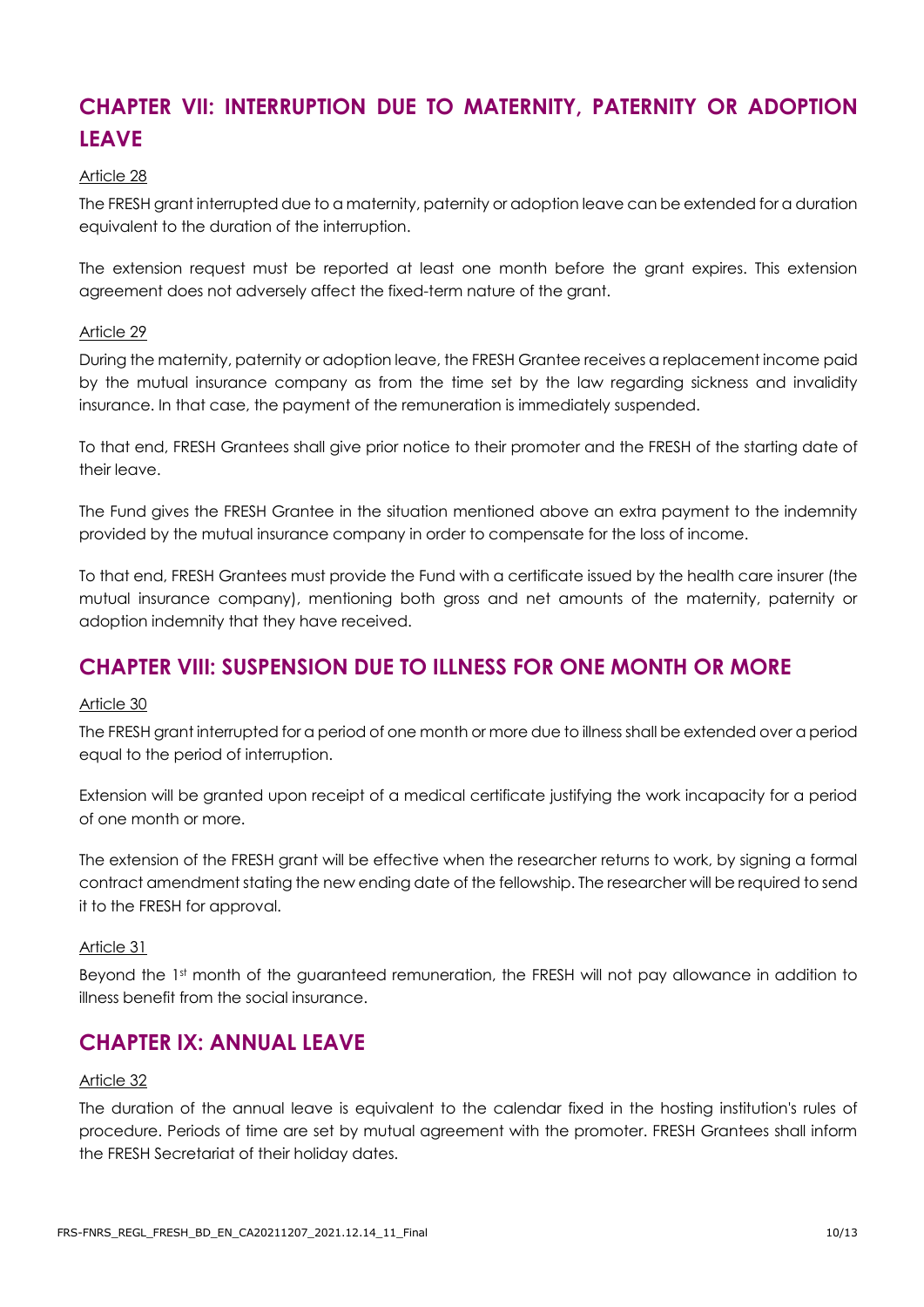### **CHAPTER X: FINAL PROVISION**

#### Article 33

FRESH Grantees may terminate their grant agreement at any time. They shall give a written notice of their decision to the FRESH, their promoter and the head of the institution where they have carried out their research programme.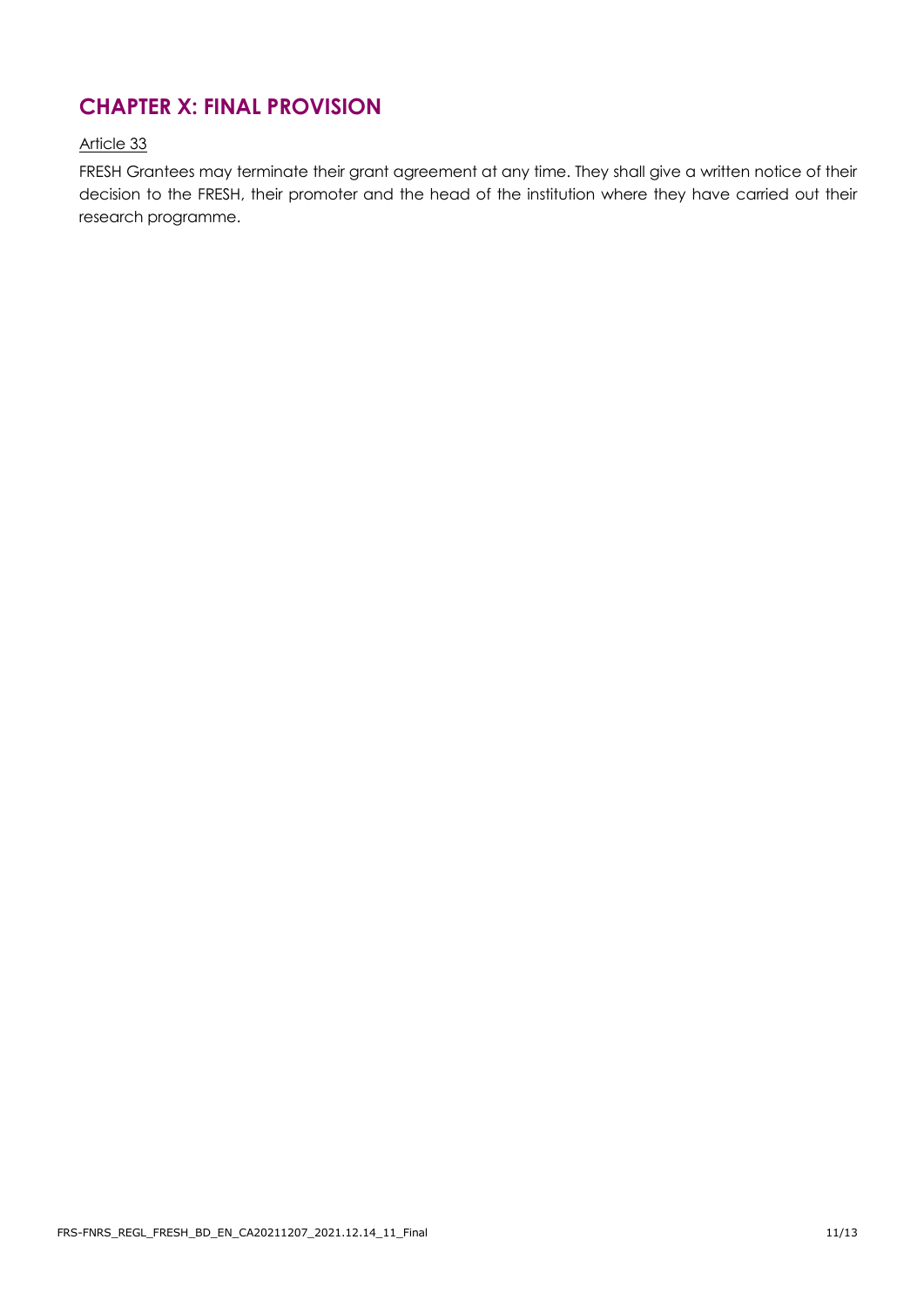## <span id="page-11-0"></span>**APPENDIX 1**

Relevant Institutions for the co-promoter

Instrument: FRESH Grant

FRESH Cal